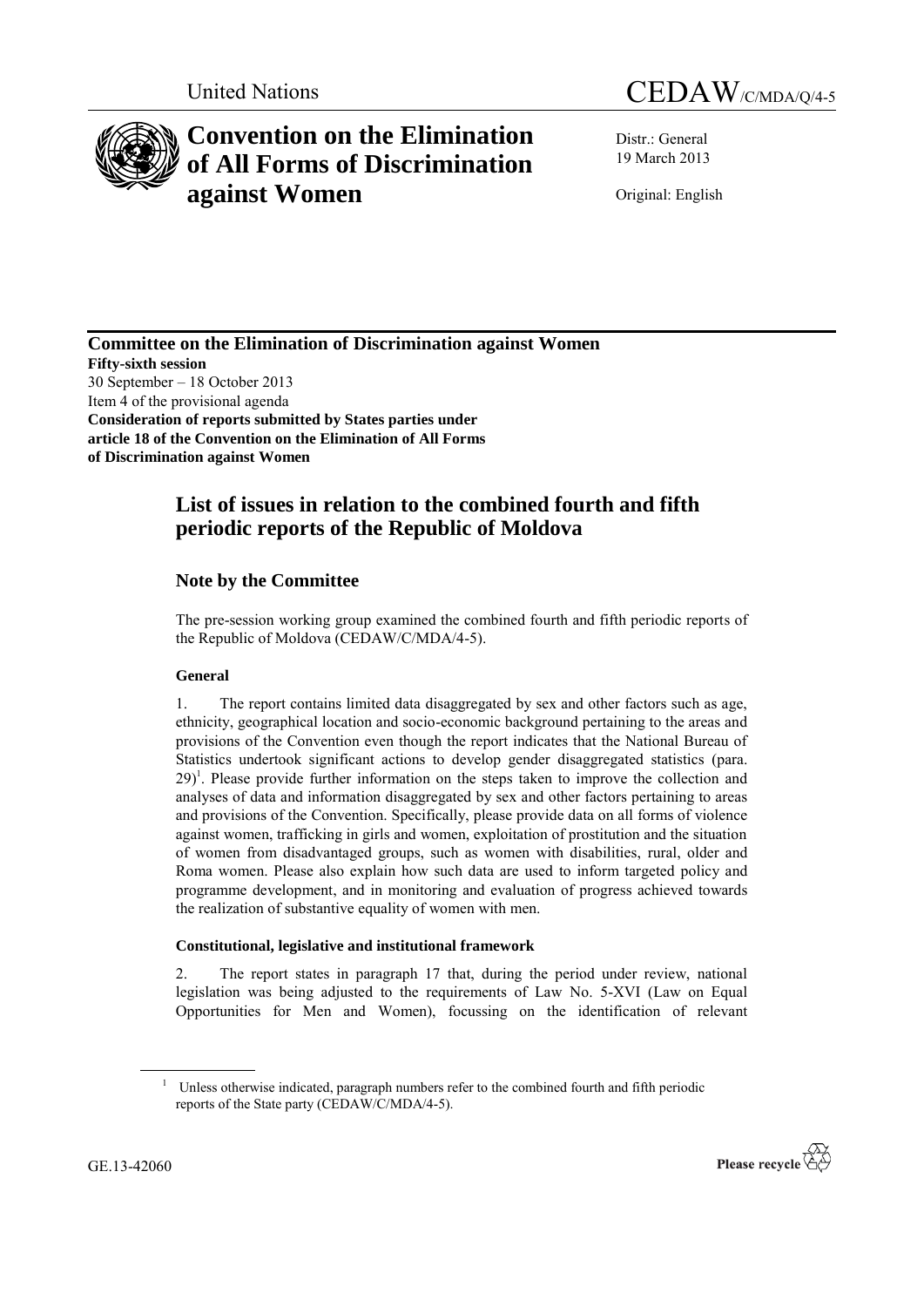implementation mechanisms. Please provide updated information on the outcome of the adjustments to any pieces of legislation on this matter.

3. Please elaborate on whether the Convention, the Committee's general recommendations, and related domestic legislation form an integral part of legal education and of the training of parliamentarians, the judiciary, the legal profession, the police and other law enforcement personnel, as recommended in paragraph 17 of the Committee's previous concluding observations (CEDAW/C/MDA/CO/3). Please provide information on actions taken to raise awareness on the Convention among the general public and to sensitize women, in particular those belonging to the most disadvantaged groups, about their rights under the Convention and the relevant domestic legislation as well as the means available to seek redress when they are subjected to discrimination. Please provide information on cases of discrimination on the grounds of sex and gender and their outcome, as well as the remedies provided, that have been filed by women before courts and other complaints bodies (i.e. the Centre for Human Rights, Labour Inspection).

#### **National machinery for the advancement of women**

4. Please provide more detailed information on steps taken to strengthen the national machinery designed to coordinate the implementation of the Convention and relevant domestic legislation and gender equality programmes and plans, namely the Government Committee for Equality between women and men, the Division for Gender Equality and Violence Prevention Policies under the Ministry of Labour, Social Protection and Family and Gender Focal Points in line ministries (para. 25). Please also state the measures taken to enhance decision-making power and to increase human and budgetary resources to these bodies as recommended in the Committee's previous concluding observations (CEDAW/C/MDA/CO/3, para. 13). Please further indicate whether gender focal points in the local administration were reinstated.

#### **Temporary special measures**

5. The report mentions in paragraph 32 that the Parliament approval of the Election Code amendment on 30 per cent quota for women is still pending. Please provide information on the efforts being taken towards the enactment of the amendment to the Election Code. The report also mentions the deadlock with respect to "the representation of gender quotas in party documents" (para. 33). Please describe barriers that exist in this regard and measures being taken to overcome them.

#### **Stereotypes**

6. The report mentions that certain studies conducted on gender equality confirm the persistence of gender stereotypes in the society (para. 43) and provides information on some measures taken in the educational system (paras. 47 and 51). It also indicates that studies confirm that men's stereotypical attitudes towards women perpetuate acts of violence against women (para. 73). Please provide information on further measures envisaged, and whether the State party plans to develop a large scale, comprehensive and coordinated policy to change social and cultural patterns that lead to stereotyping, which perpetuate gender-based violence and women's subordination and hamper the realization of their rights under the Convention. The report mentions in paragraph 52 that according to findings of the analyses of gender equality coverage by Moldovan media, stereotypes, differences and biased approach to men and women continue to persist. Please explain the State party's role in encouraging the media and advertising to adopt and implement selfregulatory measures, guidelines, codes of conduct or other forms of self-regulations that promote the use of non-sexist language and the presentation of non-stereotyped images of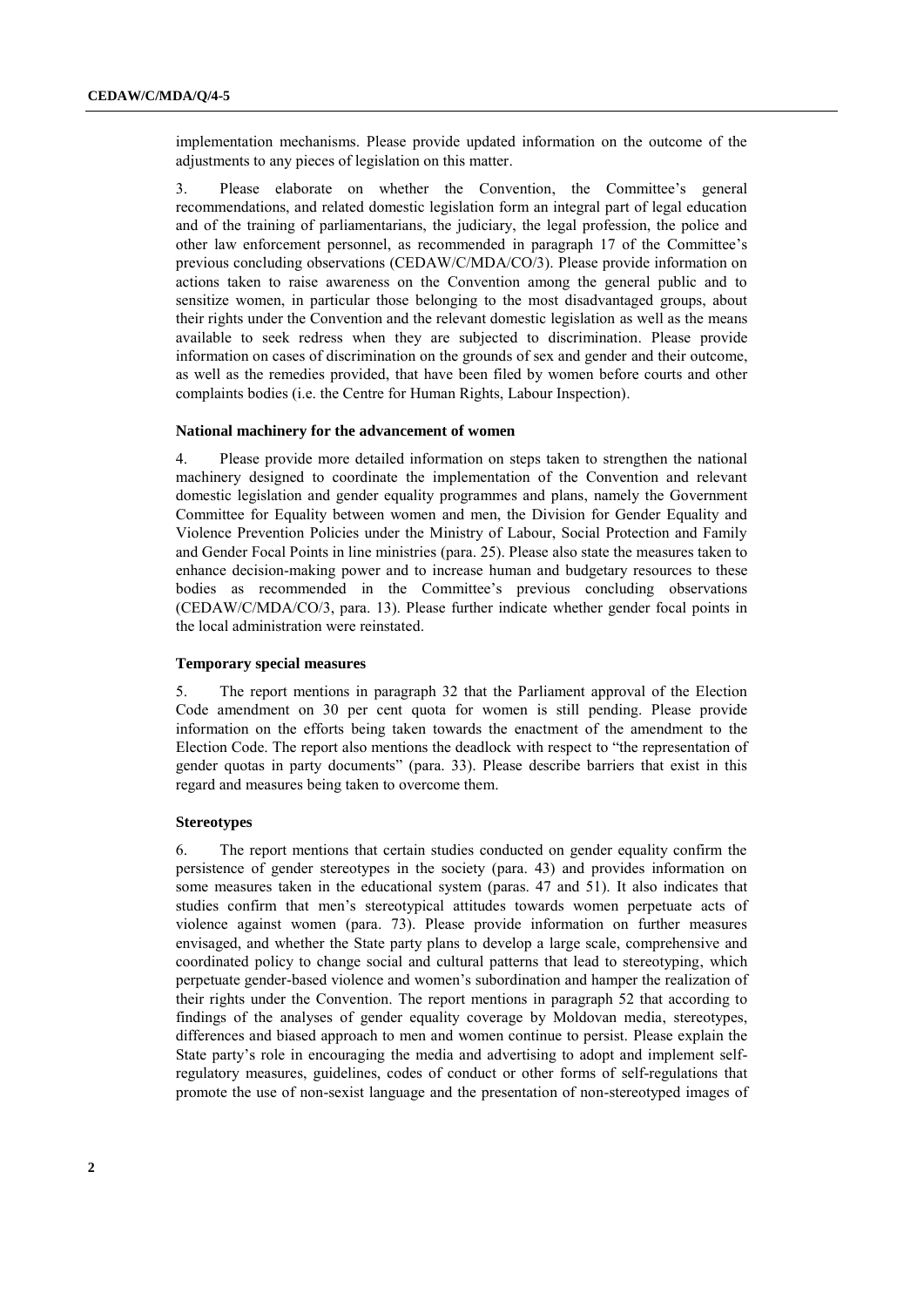women and men, and to develop and implement gender-sensitive training for media professionals.

7. What measures are being taken to eliminate the persisting gender stereotypes which hinder the choices of professions by women such as the reported restriction to enrol women in the Military College (para. 55)?

#### **Violence against women**

8. In paragraph 60, the report refers to the entry into force of the Law No. 45-XVI on Prevention and Combating of Domestic Violence in September 2008. Please provide detailed information on the progress made to prevent domestic violence, including marital rape. Please also provide data on: (a) cases of domestic violence against women reported to the police; (b) investigations initiated; (c) convicted perpetrators and sentences imposed; (d) cases of infringements of protection orders and the number of protection orders that were subject to administrative fines and criminal sanctions as a result of such breach; and (e) if available, women murdered by their husbands, partners or ex-partners.

9. According to information, there is an acute lack of efforts by the State party's authorities to implement Law No. 45-XVI. Please describe the steps taken to: (a) inform the general public, in particular women, including rural, older and less educated women, on available measures to prevent domestic violence, and to protect victims and encourage women to report acts of violence; (b) ensure the prosecution of perpetrators and that sanctions imposed are proportionate to the gravity of their acts; (c) provide victims with adequate protection and support services, including legal and psychological counselling, and a sufficient number and capacity of shelters, remedies and rehabilitation; and (d) provide for further capacity-building and training of all relevant professionals dealing with victims of domestic violence (such as police and other law enforcement officials, health and social workers and the judiciary). What steps have been taken to enhance the coordination and cooperation of stakeholders under the interministerial coordinating Council established in 2010 (para. 64).

10. The report in paragraph 76 confirms the need to close the gap between the legal and regulatory framework and its implementation, in particular concerning the procedure of issuing protection orders and their enforcement. Information received indicates that the protection order scheme under Law No. 45-XVI does not adequately address victims' needs in situations of immediate danger because the court-ordered protection of victims is often delayed or refused by courts, and that protection orders are not adequately enforced partly because perpetrators are only held liable for their violation in cases of repeated breach. Furthermore, the information received is critical about mediation and conciliation in domestic violence cases, which does not take into account the unequal power relations between victims and perpetrators. Please provide information on measures taken and envisaged to address these issues and explain whether the State party intends to provide for the issuance of immediate short-term emergency protection orders and give priority to the safety of victims.

11. The report is silent about women victims of other forms of violence against women, such as sexual harassment, rape and other acts of sexual violence. However, information received indicates inadequate definition of acts of sexual violence in the State party's Criminal Code. In addition, it refers to the case of *I.G.* v. *the Republic of Moldova*  (Application no. 53519/07) in which the European Court of Human Rights found the State party in violation of the European Convention on Human Rights for inadequate investigation and prosecution of a rape case. Please provide information and data on other forms of violence against women and explain the measures taken or envisaged to ensure that definitions of rape and acts of sexual violence as well as investigations and prosecutions of such acts are based on the lack of voluntary consent of the victim.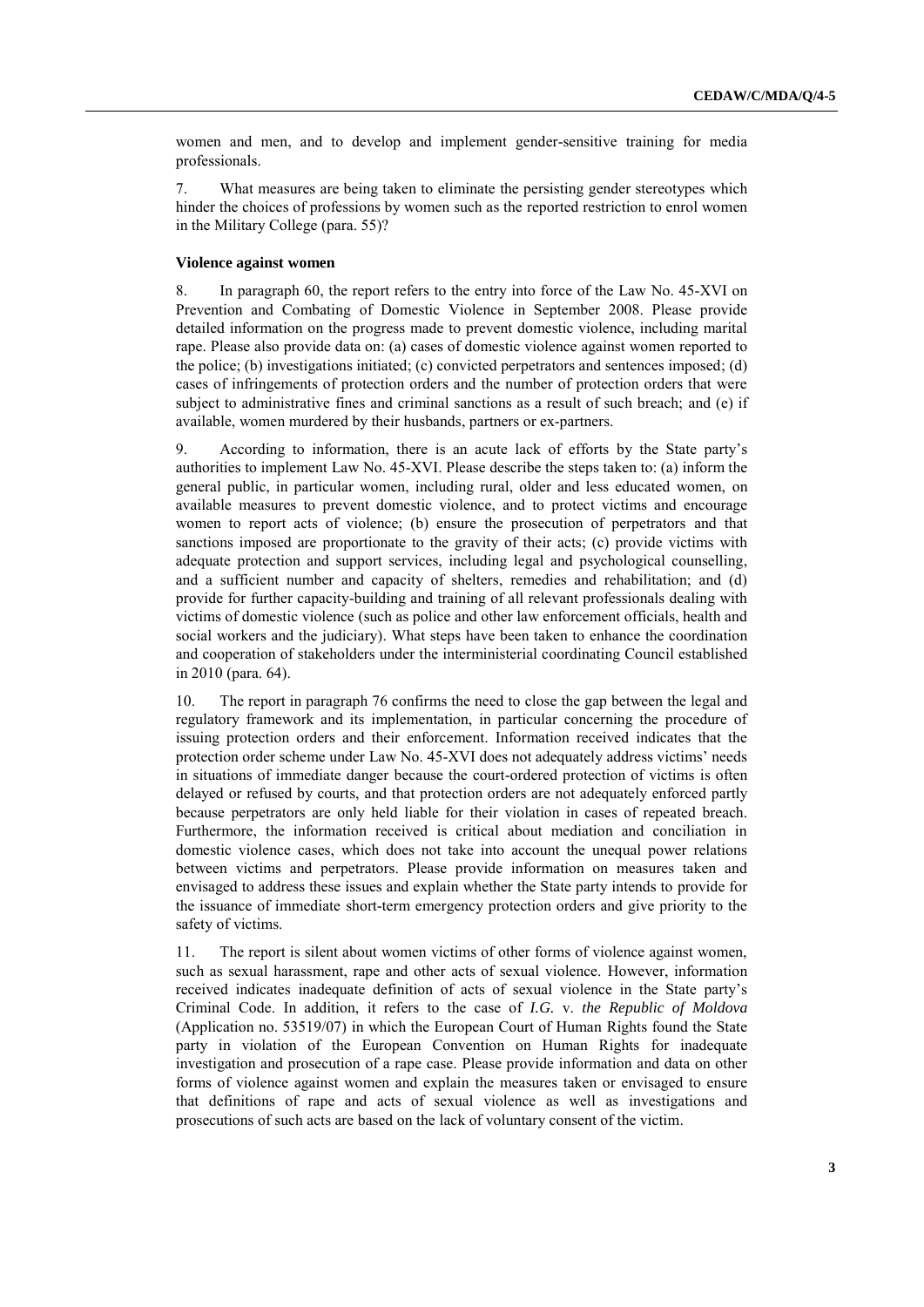#### **Trafficking and exploitation of prostitution**

12. According to the report, the main countries of destination with regard to trafficking for purposes of sexual exploitation are Turkey, Russia, Cyprus and United Arab Emirates (para. 96). Please provide information if any steps have been taken to establish a mechanism for cooperation with these countries with a view to address the demand for trafficked women and to prosecute traffickers in the destination countries.

13. Please clarify the mandate and terms of the National Referral System (paras. 86 and 87). Please also provide information on measures taken to guarantee confidentiality to victims of trafficking and to provide assistance and support to victims and potential victims. Please also provide information on the actual risks that victims of trafficking face with regard to possible prosecution under the State party's immigration, labour and prostitution laws.

14. The report indicates that prostitution is not legalized in the State party and that "people using the services provided by prostitutes cannot be held liable" under the law. Please provide information on existing mechanisms for the protection of the rights of women in prostitution under the current legal framework, and on the measures taken to suppress exploitation of prostitution of women. Please explain the State party's position to review the existing national law with a view to criminalizing the use of such services as recommended to the State party by the experts (paras. 99-101).

#### **Participation in political and public Life and decision-making**

15. The report refers to the provisions of the Law No. 5-XVI aiming at ensuring the enforcement of the principle of gender equality, obliging the parties and other social and political organizations to contribute to ensuring equal rights and opportunities between their female and male members (paras. 107-111). Please provide information on the steps taken to ensure the full implementation of those provisions, and to increase representation of women in appointed and elected positions, and other decision-making positions at all levels, particularly in the judiciary, and in the diplomatic service, including at the ambassadorial level.

#### **Employment**

16. The report acknowledges the existence of a gender wage gap, which is attributed to differences in the average level of wages in 'masculine' and 'feminine' sectors of employment (paras. 168-170). Please provide information on the concrete measures taken or envisaged to effectively address the wage gap and the occupational segregation in the public and the private sectors, and to promote women's access to decision-making positions. Please explain how the State party is promoting the objective evaluation of jobs with a view to applying the principle of equal pay for work of equal value.

17. Please provide information on measures taken to encourage women's participation in the formal labour market, especially measures to reach out to less employable categories of women, such as rural and migrant women, Roma women and women with disabilities. Please also provide information on the review and adjustment of Government Decision No. 264, which contains the list of works prohibited for women, to the contemporary labour market requirements (para. 177). What measures are being taken to address the concentration of women in low-paid sectors of the labour market? Please indicate measures the State party is undertaking to provide a safe working environment free from discrimination, including through addressing sexual harassment at work. Please explain the extent to which the reversal of burden of proof is applied to protect women's right to nondiscrimination at work and their access to employment.